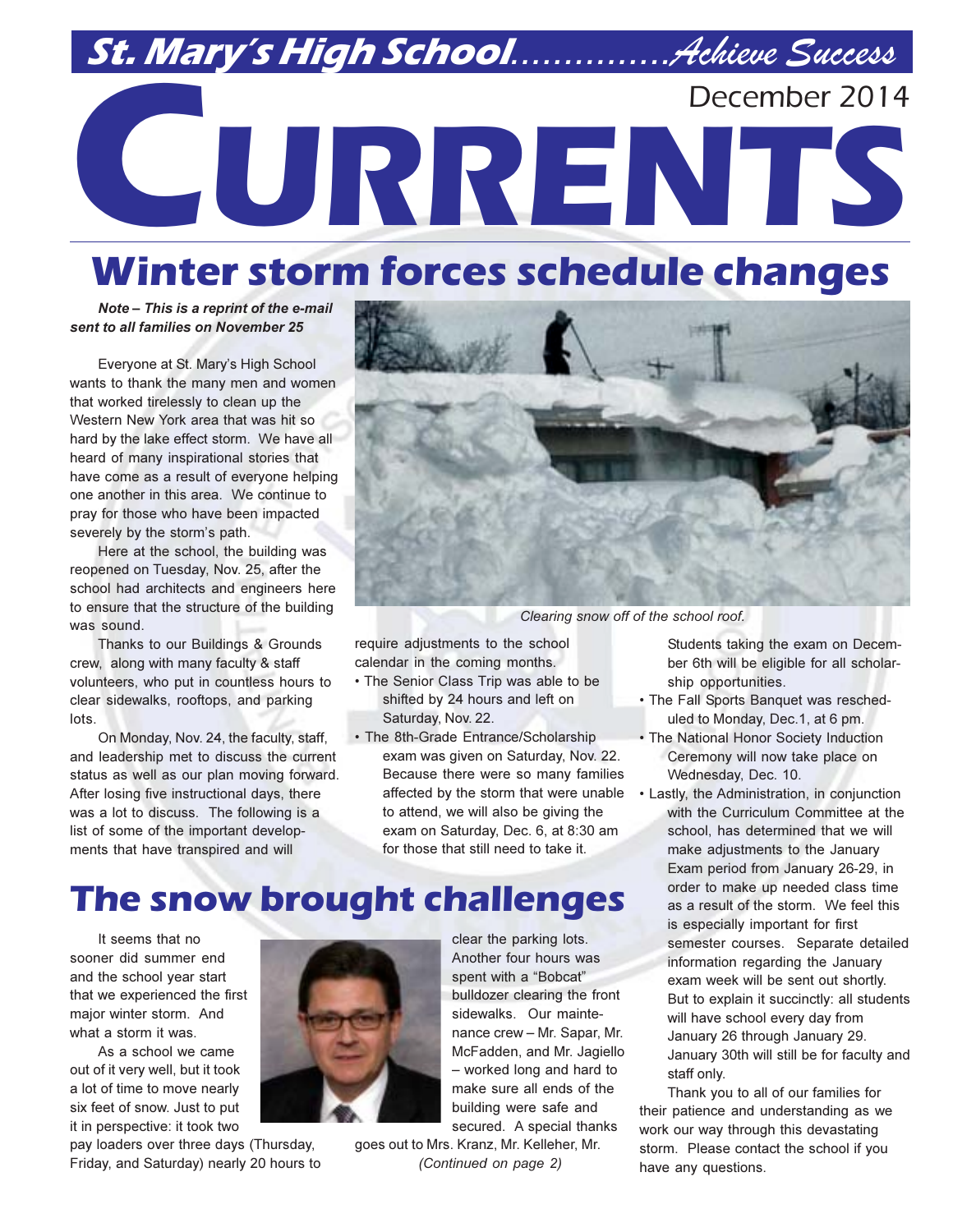## **Freshmen elect leaders**



**Lucas Cousins** 

The Class of 2018 recently elected their officers and homeroom representatives for the 2014-15 school year.

They elected:

- President Lucas Cousins
- Vice President Ryan Tytka



Ryan Tytka



**Emily Bookmiller** 

- · Secretary Rachel Cichocki
- Treasurer Emily Bookmiller
- · Homeroom Reps Stephanie Baran, Dino Fudoli, Heather Gotro, Emily Pijacki, Jeffrey Rosner, Shala Wright

**Rachel Cichocki** 

## **Gift Gathering Party on** December 18

The Auction Committee will be hosting a Gift Gathering Party for Parents and Friends for this year's Lancer Auction. The party will take place prior to the Christmas Show on Thursday, Dec.  $18.$ 

Beginning at 6 p.m., Mrs. Pam Aquino, Special Events Coordinator, along with other members of the

committee will be present in the school library to accept auction gifts. Those who donate items will be invited to enjoy food and refreshments. The Christmas Show begins at 7 p.m.

More information on the Lancer Auction or gift ideas is available by contacting Mrs. Aquino at 683-4824, ext. 223 or at paquino@smhlancers.org.

## **Christmas decorating**



Carrie Kidder, Joelle Cianciosa, Collin Tytka, and Austin Klink put decorations on the Christmas tree in the St. Francis Peace Garden.

# **Challenges**

## (Continued from page 1)

Ard, Mr. Kidder, Mr. Moreno, Mr. Greico, and Mr. and Mrs. Junik. As soon as we were able to get into the building, this group assembled and started digging us out. The only casualty that occurred was the loss of a shovel that someone tried to use as a javelin to remove a large snowdrift from the building. No fear  $-$  we will retrieve that shovel come April.

Another special thanks to Dan Rosati who was the RA on duty at the international boys' residence. He did a superb job not only helping with the school due to his proximity, but he also went above and beyond the call of duty to help a couple of our seniors make it to their class trip.

While most everyone came away with little or no problems, we in a special way send our prayers to the Goldyn family -Chelsea from the class of 2014 and her mom, Sharon Wrobel-Goldyn from the class of 1977. Unfortunately they lost a substantial portion of their house and garage. Thank goodness no one was injured, but please say a prayer that they will be back in their house soon.

Finally, I'd like to thank you and your families for your patience and understanding during the storm.

Please email me if you can correctly identify the author of the following. DO NOT USE A SEARCH ENGINE - first three to correctly identify will win a prize.

> Hold fast to dreams For if dreams die Life is a broken-winged bird That cannot fly. Hold fast to dreams For when dreams go Life is a barren field Frozen with snow

Mr. Mark Tramout '77





St. Mary's High School 142 Laverack Ave., Lancaster, NY 14086 (716) 683-4824 • www.smhlancers.org

Editor: Keith L. Kidder '85

**Vol. 23, Issue 4**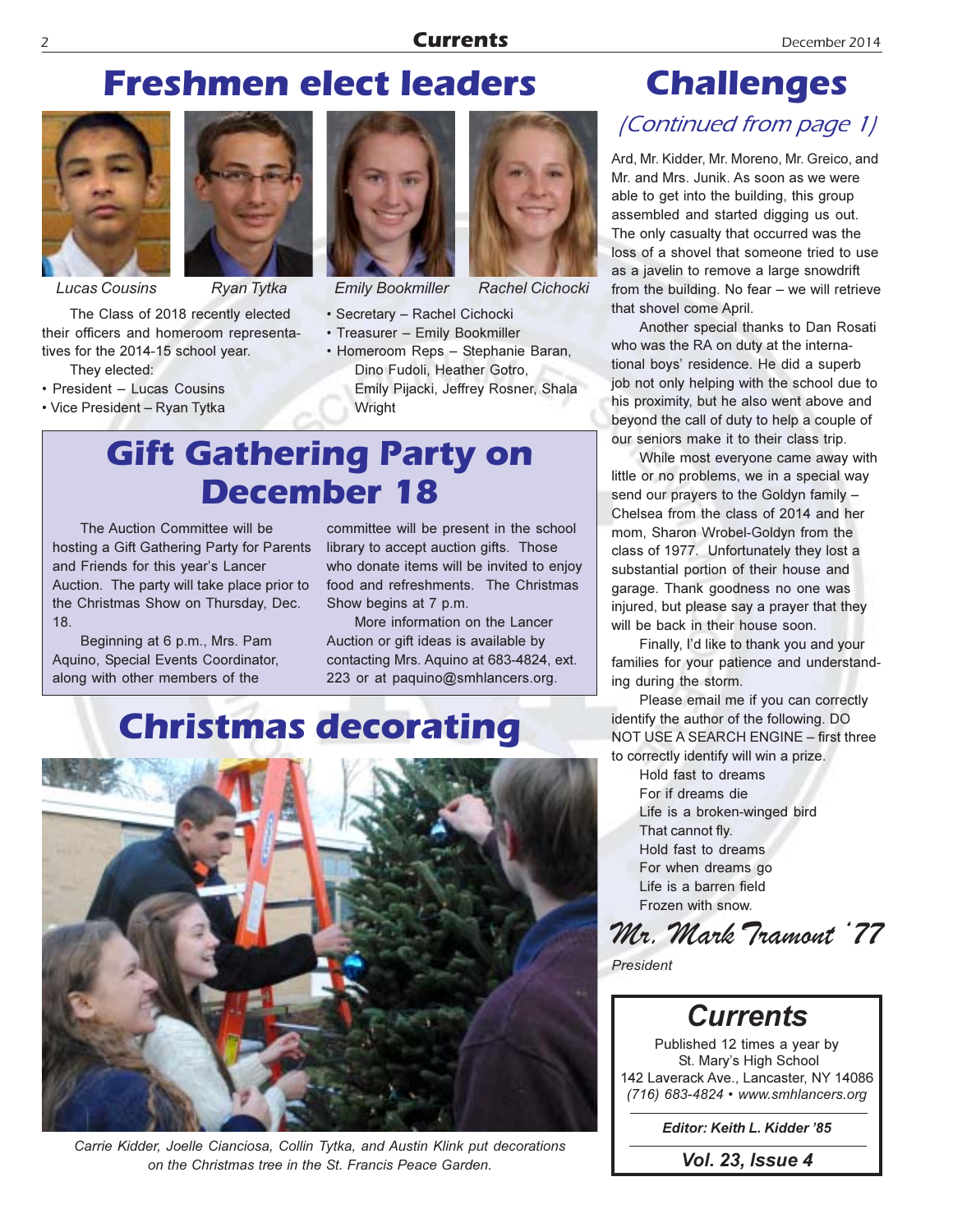## **Congratulations, First Quarter Honor Roll Students**

Alexandra

Zelaznv



Agatha Murphy Milholland

**Senior 1st Honors** 

Blaszak, Andrew J

Bowlds, Lonnie J

Burkard, Paige A

Cassel, Kayle M

Cometto, Theresa V

Cronmiller, Teresa M

DeSanto, Nicolas

Drzymala, Ashley R

Dudzinski, Jennifer

Federico, Nicholas J

Fontaine, Jonathon

Gresham, Hannah

Guan, Xinyue Chloe

Hapeman, Hannah

Hockwater, Danielle

Hojna, Rebecca L

Ineson, Zachary D

Kenneweg, Katrina

Kwitowski, Victoria A

Manuel, Magdalene

Martinez, RiverLeigh

Michalski, Jessica A

Milholland, Agatha B

Meyer, Leah M

Murphy, Kayla R

O'Neill, Marc A

Piotrowski, Tia L

Sacco, Gillian A

Schott, Kaitlyn R

Smith, Mason P

Shepard, Jacob C

Sobczynski, Julie A

Ratajczak, Ryan R

Roskopf, William R

Schneider, Matthew

Kruse, Michael T

Filion, David M

Grabski, Katie A

Bargnesi, Paul A

Shelby Strausbaugh

**Top five Seniors** 

 $Rebecca$ 

Hoina

Carl, Olivia N

Cianciosa, Joelle M

Strausbaugh, Shelby Szpila, Alexandria B

Szpila, Zachary M Troidl, Mariah Tytka, Kaitlyn A Wierzbicki, Matthew Wierzbicki, Michael A Wilk, Amber M Wilson, Sean P Yebernetsky, Alyssa Zelazny, Alexandra L Ziobro, Alyssa K

### **Senior 2nd Honors**

Bellet, Emily M Bromund, Seth E Coleman, Joseph Concannon, Jacob Eddy, Mary M Freeman, Samuel D Giardina, Nicole M Gorny, Brittany A Hamilton, Joseph R Heigl, Nicholas D Jian, Zailiang Eagle Klink, Austin W Kozminski, Sydney N Lukasik. Nicholas R Poules, Brianna J Propis, John E Stitt, Anthony L Tobolski, Benjamin Tomaszewski, Jacob Wang, Qiuyang Wang, Yu Charlotte Zhang, Zhaoyu Elaine

**Junior 1st Honors** Braniecki. Garrett F Calkins, Austin T

Ciezki, Kendra N Dantonio, Marissa A Fermo, Madison M Gibson, Helen P Gresham, Christopher Gu, Jia Wei Jimmy Hamilton, Ann R Hathaway, Jack M Herod, Bridget L Kidder, Carolyn R Kobis, Nicholas J May, Leah L McCartney, Mikala M McKeating, Brendan Netti, Katherine J O'Scier, Nina J Pijacki, Julie H Piskor, Jennifer Powell, Victoria B Prentki, Kayla Pyszczek, Grace A Roetzer, James J Rozler, Veronica M Salamone, Andrew Stoj, Joseph Ronald Strek, Hanna Vogel, Megan A Weiss, Regan T Winiarski, Emma Wnuk, Madeline L

> **Junior 2nd Honors** Baran, Jennifer N Berchou, Bradley D DiDomenico, Anna DiGesare, Joseph

Zirnheld, Alyssa M

Zolnowski, Kevin

DiPirro, Mitchell D Dolegowski, Bailey Fischer, Allyson M Gali, Lisa A Gorny, Victoria C Hokaj, Alexander J Irish, Maddisen K Kranz, Jessica L MacKay, Kaila M Mauro, Gabrielle Michalski, Erica L Owczarczak, David G Passucci, Caliegh Ratigan, Jessica S Rowe, Jonathan C Rusinski, Allison J Samson, Nicholas J Thomas, Emily A Van Remmen, Isabel Zajac, Genevieve A

Madison

Fermo

Carolvn

Kidder

### Sophomore 1st **Honors**

Zaprzal, Evan T

Alexander, Asia A Bristol, Charles E Cress, Daniel J Cronmiller, Mark D Fuller, Grace M Heerdt, Anna R Jankowski, Victoria Loniewski, Marissa Meyer, Caitlyn Meyers, Faith V Meyers, Savannah H Paul, Alex F Smith, Kristi A Stegmeier, Alexander Story, William L Tytka, Collin

Vogl, Kathryn G Zheng, Sai Frida

Hanna

**Strek** 

Top five Juniors

### Sophomore 2nd **Honors**

Ando, James A Bakeman, Elizabeth Barberio, Joseph A Bish, Alexander P Connolly, John J Erwin, Jenna M Fontaine, Joshua R Freeman, Grace A Grabski, Samantha Greene, Jill Hossenlopp, Stephanie Pufpaff, Hannah E Seeloff, Andrea E Wachowski, Brittany Waley, Nathan C Wipperman, Haley N Zajac, Sydney E Zelazny, Maya A

#### **Freshman 1st Honors**

Antonicelli, Shae Baran, Stephanie Barczykowski, Kristen Bookmiller, Emily Brown, Eric Burkard, Gabrielle Camillo, Victoria Cichocki, Rachel Fay, Jacob Federico, Christina Fontaine, Maria Gotro, Heather K. Jankowski, Ander Kandler, John Phillip Laistner, Zackary

### Freshman 2nd **Honors**

Allen, Kelsie Brown, Scott Ciezki, Matthew Cousins, Lucas DiPirro, Erin Duane, Onalee English, Blake Flading, Joseph Hatfield, Daniel W. Isbrandt, Chloe Kozminski, Jessica Kruse, Nicole M. LaPort, Veronica E. Marino, Antonino Mazurowski, Benjamin Pacer, Alicia T. Paradis, Marysia Pijacki, Emily Rosner, Jeffrey Soluri, Julia Syracuse, Jessa Szablewski, Christian Vitale, Jillian J. Wagner, Kylie Wargo, Andrew Winiarski, Jacob Wright, Shala

## **Top five Sophomores**





















Ryan

Tytka



Victoria Jankowski

Daniel Cress

Marissa Loniewski

Kathryn Vogl

Frida Zheng

Sophie May

Chelsea Okon

Shannon Murty

Emily Bookmiller

### May, Sophie Murty, Shannon Norton, Danielle Okon, Chelsea Schaffstall, Kyle Slade, Summer Tytka, Ryan Was, Jacob Was, Madeline

Kendra

Ciezki



Victoria

Powell

3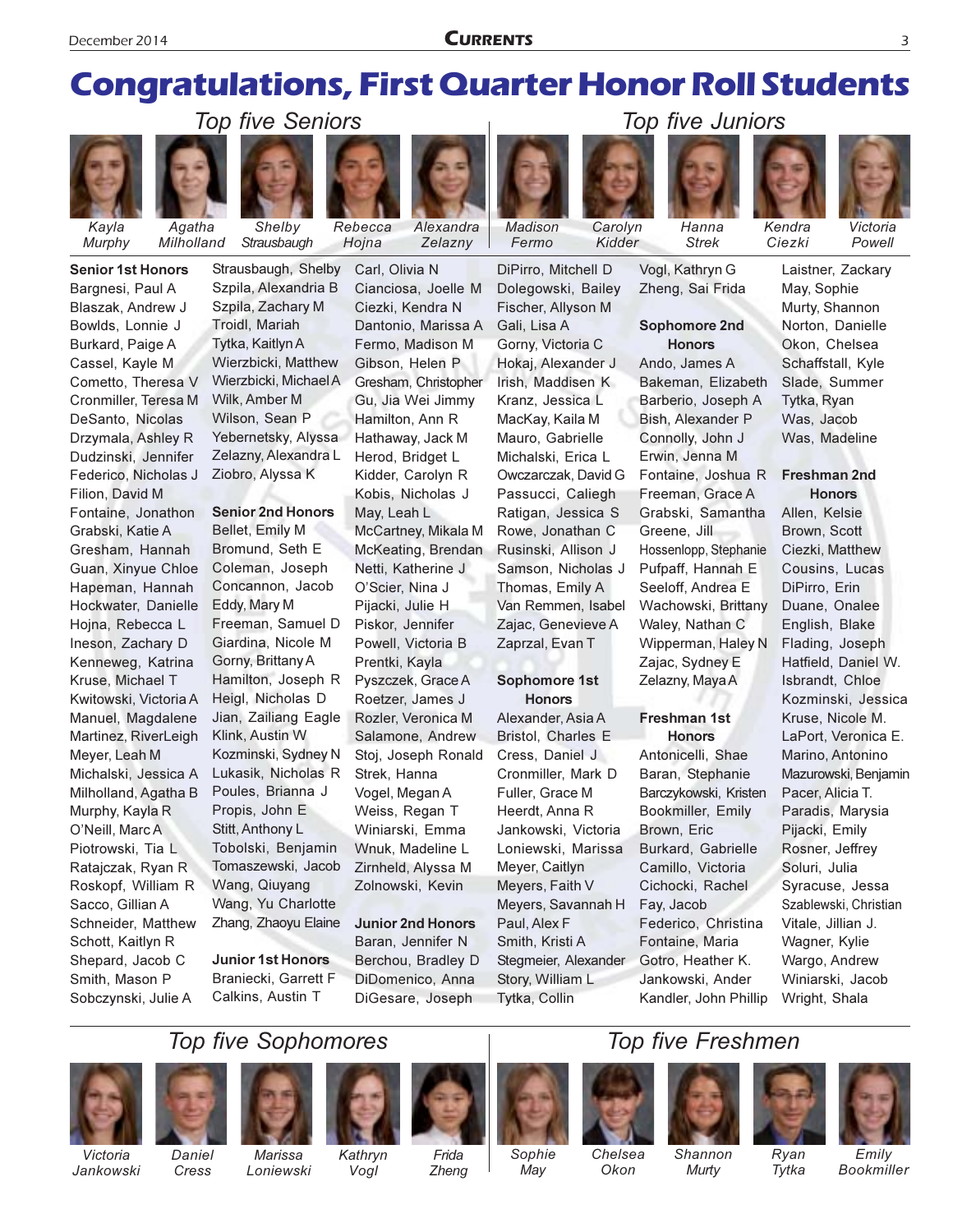### **St. Mary's High School**

# **Counseling Corner**

Sarah Neudeck (sneudeck@smhlancers.org) • 683-2349 • Jamie Whitwood (jwhitwood@smhlancers.org) Counselor to Classes of 2015 & 2017 Counselor to Classes of 2016 & 2018

## Get ready for **FAFSA**

Many college applications are due in January and February. And even before you know exactly where your teen will go to college, it's time to begin thinking about financial aid.

A large majority of colleges use the Free Application for Federal Student Aid (FAFSA) to determine how much federal financial aid each student is eligible for. State and school deadlines for filling out the FAFSA vary, so your best bet is to fill out the FAFSA as soon as possible beginning January 1 of each year.

Take time this December to gather the information your teen will need to fill out the FAFSA.

The FAFSA also takes into consideration your income information, if you claim your child as a dependent on your taxes. For the 2015-2016 school year, your teen will need financial information from 2014.

To complete the FAFSA, your teen will also need:

- His social security number.
- . His driver's license (if he has one).
- . His 2014 W-2 Forms and other records of money earned (if applicable).
- His 2014 Federal Income Tax Return (if applicable).
- Your 2014 Federal Income Tax Return (if your teen is a dependent).
- His current bank statements (if applicable).
- His current investment information (if applicable).
- His alien registration or permanent resident card (if he is not a U.S. citizen).

For more information, visit the FAFSA website at www.fafsa.ed.gov.

Reprinted with permission from the December 2014 issue of Parents Still make the difference!® (High School Edition) newsletter. Copyright © 2014 The Parent Institute®, a division of NIS, Inc.

## Stay on a schedule during Winter Break

It's winter break. Your teen is looking forward to at least a week off from school. He's thinking about sleeping late, staying up late, and generally doing nothing.

However, both you and his teachers are thinking a little bit further ahead - midterms are usually scheduled in January. And spring is fast approaching - which means college application deadlines are closing in.

Support your teen and his school by keeping him on a schedule over the holidav.

- Encourage him to:
- Wake up. Don't let your teen sleep in more than an hour past his normal wake-up time. He'll be less groggy in those early-morning classes when school begins again - for

which both he and his teachers will thank you.

December 2014

- Work. Ask your teen to do 30 minutes of schoolwork or reading every day. He likely has homework he should be doing, but if not, it will benefit him to pick up a book.
- Write. Enlist your teen in writing your family holiday letter or thank-you notes. He might even consider writing holiday cards to his teachers thanking them for their help so far this year.
- Create. Keep your teen's mind sharp. Ask him to help you in the kitchen that's a great place to practice science and math.

Reprinted with permission from the December 2014 issue of Parents Still make the difference!® (High School Edition) newsletter. Copyright © 2014 The Parent Institute®, a division of NIS, Inc.

## **Really listen to your teen**

A strong relationship with your high schooler begins with good communication. Yet many teens hesitate to bring problems or concerns to their parents. When teens do decide to talk to their parents, parents often respond one of two ways - they either over-listen or under-listen.

When you:

• Over-listen, you're paying attention to your own reactions. Before your teen even gets the whole problem out of his mouth, you're jumping to the rescue with solutions and ideas. Or you're questioning every bit of his story without letting him finish

(Continued on page 5)

**Please Spread the Word** to 8th Grade Students **Second Offering of Admission Exam** December 6 - 8:30 a.m. to 12 noon \$20 test fee

For more information, contact Mr. Grieco 683-4824 ext. 237 or sgrieco@smhlancers.org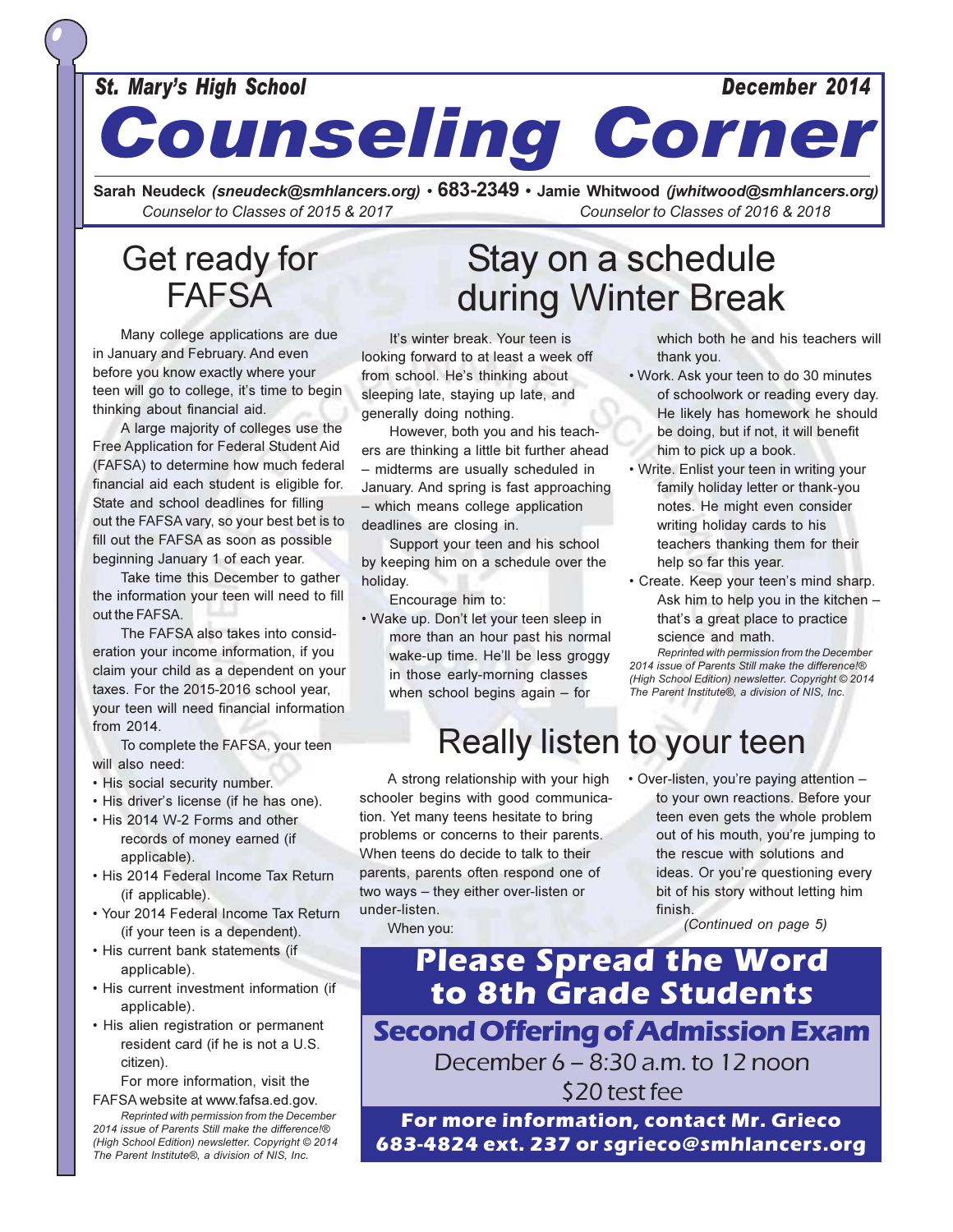

# **Save the Date for the Fashion Show**

The Lancer Parent Partnership and its Fashion Show Committee are pleased to announce that the annual Spring Fashion Show will be held on Tuesday, April 21, 2015 at Salvatore's Italian Gardens Restaurant. The theme of this year's show - Lights, Camera,  $F$ ashion – was inspired by the glitz and glamour of vintage Hollywood and promises to be an exciting evening!

Several vendors and stores have already committed to the show. Along with perennial favorites Old Navy. TJ Maxx, DEB, and Dress Barn, the committee is working on some new additions.

Doors will open at 5 p.m. for shopping, raffles, and a cash bar, followed by a sit-down dinner and the show.

The committee has months of work

to do in preparation for the event and could use help in many different areas, both behind the scenes and on the night of the show. Volunteers can help coordinate the models back stage, assist with raffles, work at the admissions tables, help with the basket raffle during the spring musical run, and much more. Donations of gift cards and gift baskets are always welcome for the Theme Basket Raffle. Please think of the Fashion Show as you shop the holiday sales!

Model sign up will begin in January. and students, faculty, staff, parents, and alumni are all welcome to join in the fun. Stay tuned for more details and updates in upcoming Currents.

Future committee meetings will be announced in Currents and via SchoolReach e-mail. If you are unable to attend committee meetings but would still like to help, or if you would like more information about making a donation, please let Sandy Gibson know via email at ekgib15@msn.com. Most importantly, please attend the show and invite family and friends! The Lancer Parent Partnership hopes to see all of our St. Mary's family at this year's edition of the Fash-ion Show, Lights, Camera, Fashion!

5

The Lancer Parent Partnership provided dinner and dessert for faculty and staff prior to the first quarter report card distribution on Monday, Nov. 17, (just before the snow) in appreciation for all their commitment and hard work for the students of St. Mary's. Many thanks to our entire dedicated faculty and staff!

## Canvas · Cookies · Cocoa

The only thing better than creating a beautiful work of art is doing it with someone you love. St. Mary's High School

is offering an evening of guided painting on Thursday, December 11, from 6 pm - 8 **pm** in the Gus **Galasso Performing** Arts Center. Participants will be guided through a recreating of an established

artist's painting by members of the St. Mary's High School Arts Department faculty and art students.

This evening is designed to bring people together for a fun evening of making art, so the spots are sold in pairs of two for \$40 per pair. It is the perfect opportunity to encourage an aspiring artist by seeing what it is they enjoy so much, or

> home at the end of the evening, and they make spectacular Christmas gifts.

In addition to the painting, Christmas refreshments will be

served throughout the session.

Space is limited and is on a first paid basis. Get your \$40 in with this form to reserve your spot. Admission includes all of the supplies and refreshments

| $\sim$ . The contract and the second contract of the contract of the second contract of the contract of the contract of the contract of the contract of the contract of the contract of the contract of the contract of the con |
|---------------------------------------------------------------------------------------------------------------------------------------------------------------------------------------------------------------------------------|
| Yes, we want to attend Canvas • Cookies • Cocoa                                                                                                                                                                                 |
| I Name 1                                                                                                                                                                                                                        |
| Name 2                                                                                                                                                                                                                          |
| Phone #                                                                                                                                                                                                                         |
| E-Mail Address                                                                                                                                                                                                                  |
| Please return this form and payment (checks made out to St. Mary's High School)  <br>to the Main Office. Remember - Space is limited!                                                                                           |

## Listen

(continued from page 4)

• Under-listen, you're discounting what your teen has to say. Instead of your undivided attention, your teen is getting the bit of your attention left over after you pay the bills, set the table, and start to cook dinner. After a while, your teen is likely to stop offering information. Or he may start picking fights, claiming you "never listen" and "don't really know him at all."

Either way, you're not really listening to your teen. If you're an over-listener, take a step back. Let your teen finish a story. You may find out that he wasn't asking for advice after all - he was telling you about how he already solved a problem on his own.

If you're an under-listener, take a step forward. All those other tasks can wait five minutes while you focus on your teen. And the five minutes you spent with him will show him that you think he's important and you care about his opinions.

Reprinted with permission from the December 2014 issue of Parents Still make the difference!® (High School Edition) newsletter. Copyright © 2014 The Parent Institute®, a division of NIS, Inc.

time in a guided

even to just explore painting for the first setting. Every person will take their painting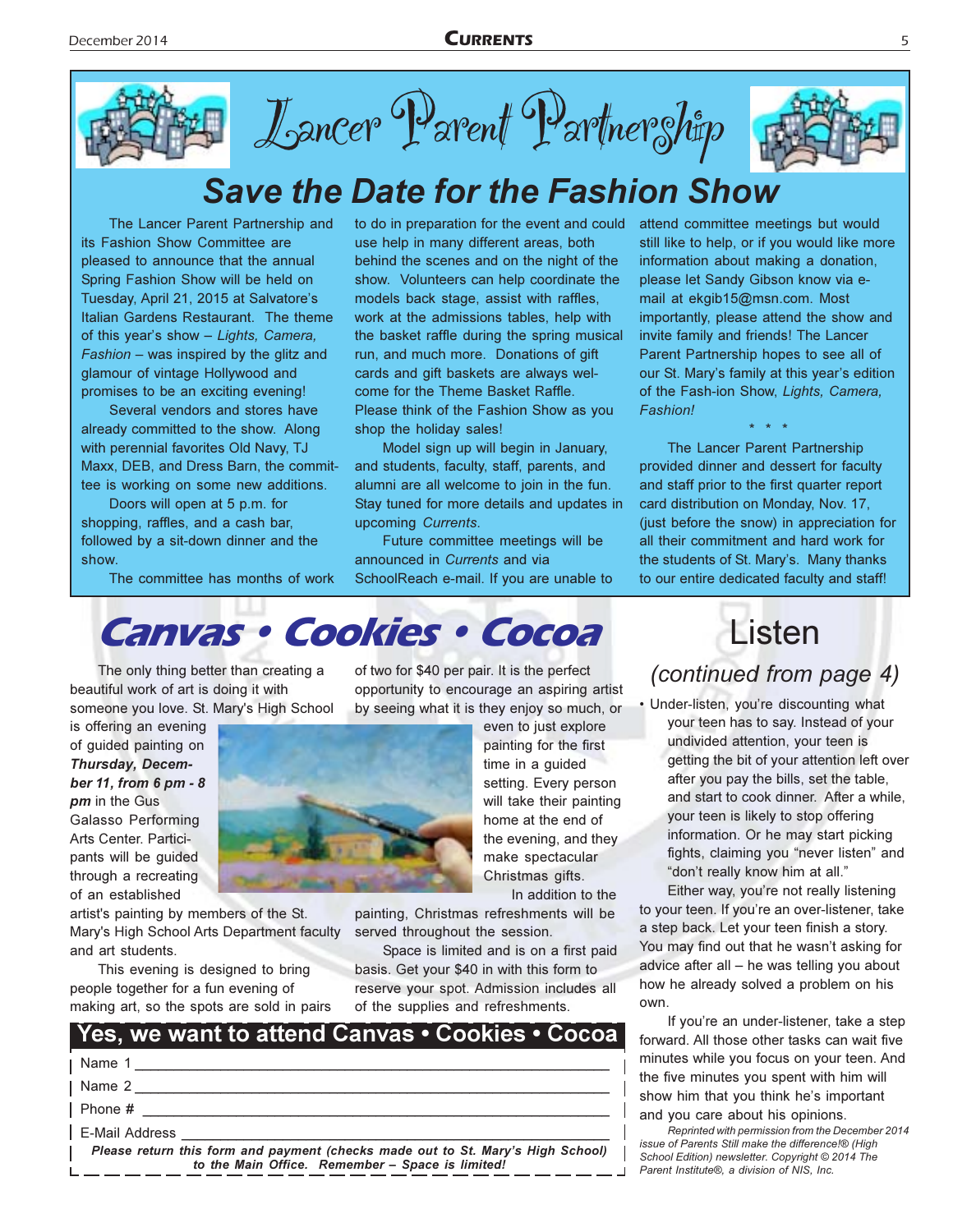### **Currents**

# St. Mary's Theater Department presents 13 Past Midnight



Aggie Milholland and Anna Heerdt



Austin Klink and Jessica Michalski



Kayla Murphy



Matt Ciezki



Alex Zelazny and Alex Hokaj



Jackson Sperduti, Alex Hokaj, Hannah Hapeman, and Christina Federico



Mary Eddy



Shannon Murty



Zach Szpila



Jake Concannon



David Owczarczak



What if ...up to 26% of each purchase you made went to your favorite worthy cause? Shopping at hundreds of online stores helps St. Mary's High School with each purchase! It's all free & private. Join today and change online shopping for good. Go to igive.com for more information.

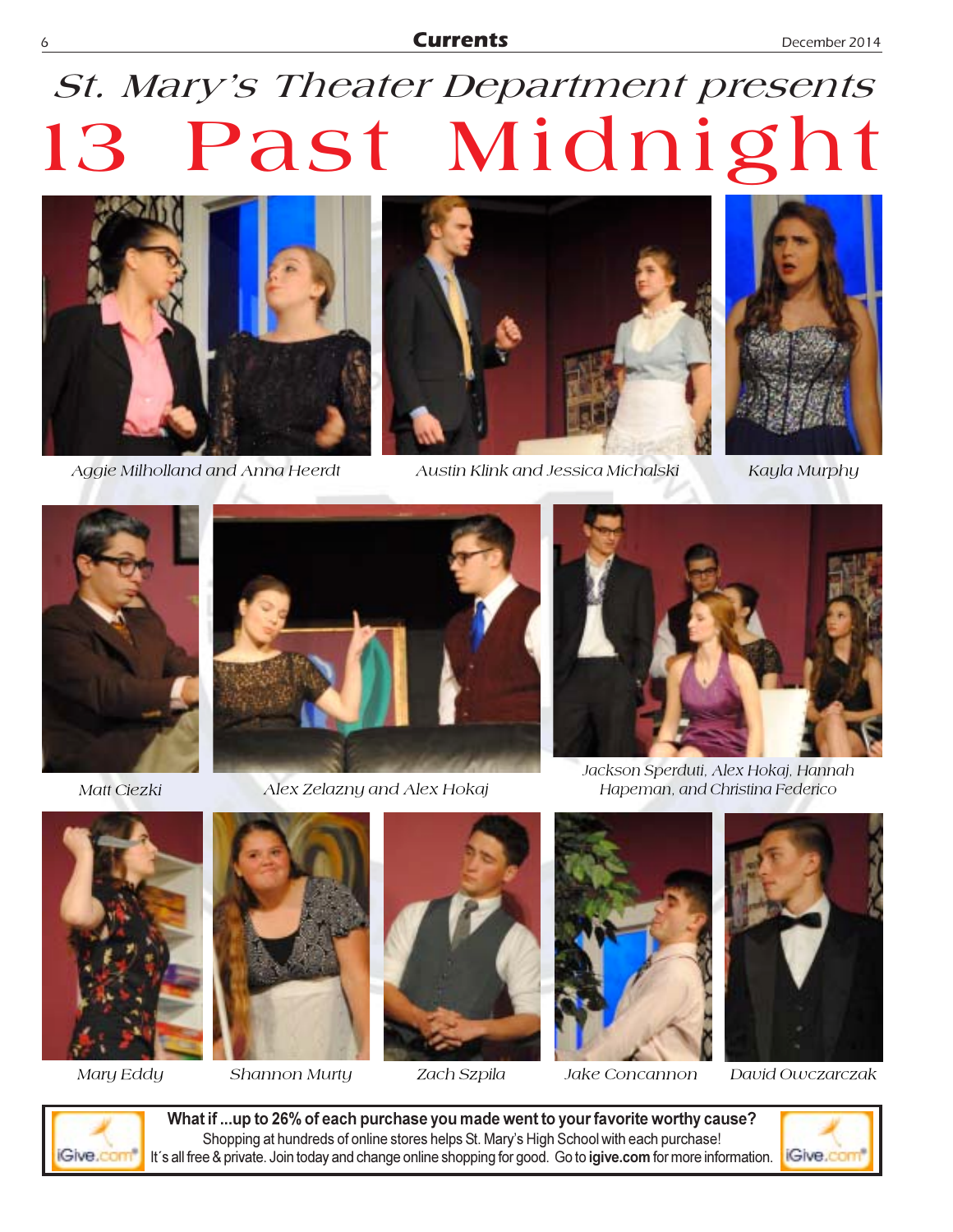

# **Campus Ministry** Advent - the new year begins

On Monday, Nov. 17, as the snow began to fall, many students prayed for a snow day. An old adage reminds us to be careful what you pray for, you may get it. Fortunately and unfortunately, they got an answer to prayer: the students had five snow days. We are thankful that the St. Mary's community survived and was able to "weather the storm."

The season of Advent marks the beginning of the new Church year. This is the second of the three-year cycle for liturgy. During this time the Sunday readings will be taken from the gospels of Mark and John, and the weekday readings will follow Pattern I.

**The Month of Bank** 

On the secular calendar, the new year is celebrated with many festivities, football, and the formulation of resolutions. Perhaps we can celebrate the new liturgical year by formulating one or two spiritual resolutions. For example, we can make an effort to attend Mass more often, or prepare for Mass by becoming familiar with the Sunday readings, or receive the sacrament of Reconciliation before Christmas, or praying the Rosary (see the October Currents for suggestions how). Any action we take will remind us that Advent is the preparation for the Feast of the Incarnation, Jesus, Son of God, becoming man; a.k.a. Christmas.

At St. Mary's there are two upcoming "liturgies" to help us prepare. On Wednesday, Dec. 3, the community will have the opportunity to receive the sacrament of Reconciliation. On Monday, Dec. 8, the school community will celebrate the Feast of the Immaculate Conception. Because the feast honors Mary, the Mother of Jesus and the patroness of our school, it holds special meaning.

From the St. Mary's family to your family, may you have a blessed and peaceful Christmas.

Benedicat vos omnipotens Deus. twf+

Christmas is Coming! Here are some gift ideas from St. Mary's High School

Are you Giving Gift Cards? How about shopping with Gift Cards?

KOHES

**Order them through the Scrip Program** at St. Mary's High School

**Proceeds from the sale of Scrip cards** go directly to you and to St. Mary's!

**Place Your Order On-line OR** Cards may also be purchased: - During lunches from December 8 to 12 - On December 8 from 7:30 a.m. to 12 noon – On December 18 from 6 to 7 p.m. (before the Christmas Show)

How about St. Mary's Apparel?

Check out the new & improved **St. Mary's Book Store** 

(Located in the New Wing Open from 7:30 a.m. to 3:30 p.m.)

Short sleeve & long sleeve t-shirts Quarter-zip fleeces • Hats • Caps Hoodies • Lanyards Many items available in Navy, White, Gray, Carolina Blue

**Book Store will be open** on December 18 from 6 to 7 p.m., before the Christmas Show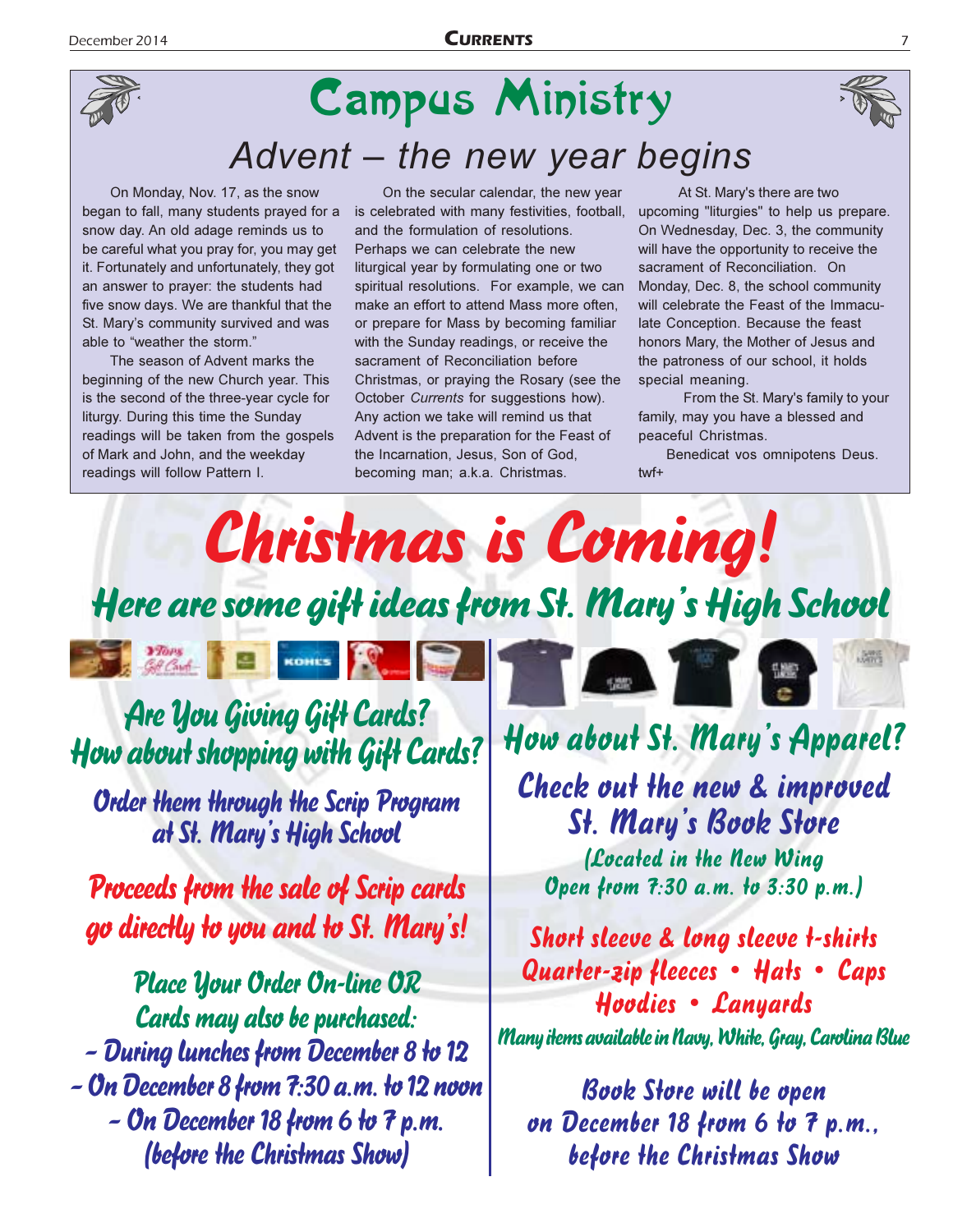# **Lady Lancers win 14th State Title**

Congratulattions to the St. Mary's Varsity Volleyball Team as they won their 14th New York State Catholic High School State Championship.

The Lady Lancers swept the tournament, not losing a single set, defeating teams from St. Anthony High School, Maria Regina Academy, and Fontbonne Hall.

After beating Fontbonne Hall in the semifinals, the Lady Lancers faced the very tough St. Anthony Friars. St. Mary's came out on top 25-15, 25-22, and 25-23 to win the championship.

As the season closed, the Lady Lancers finished as the #1 volleyball team in New York State and #20 in the entire country.

Way to go, Lady Lancers and Coaches!



## **Jacob Shepard named Fall Scholar Athlete**

Congratulations to varsity football player Jacob Shephard who was named a Buffalo News Scholar Athlete for the fall sports season.

Every sports season, The Buffalo News recognizes seniors as Scholar Athletes. These students have made significant contributions to their teams while meeting high academic standards.

Jacob's picture will appear in an upcoming issue of The Buffalo News.

In addition, the following St. Mary's athletes received Honorable Mention recognition:



- · Football Paul Bargnesi, Jacob Concannon, Marc O'Neill, and Sean Wilson
- · Girls' Soccer Teresa Cronmiller, Rebecca Hojna, Tia Piotrowski, Julie Sobczynski, Alexandria Szpila, and Mariah Troidl
- · Girls' Volleyball Ashley Drzymala, Leah Meyer, and Shelby Strausbaugh
- · Boys' Soccer Joseph Hamilton, Michael Kruse, Ryan Ratajczak, William Roskopf, Zachary Szpila, and Jacob Tomaszewski
- · Boys' Volleyball Austin Klink

## Two seniors sign letters of commitment



Leah Meyer, under the watchful eye of her father Michael and mother Tracy, signed her letter of intent to play volleyball next year at Duke University. Looking on are her sister Caitlyn and her coach Don Pieczynski



Matthew Schneider signs his letter to attend Mercyhurst where he will be playing baseball. Looking on are his parents Robert and Laura along with Principal Rebecca Kranz and Vice President Kevin Kelleher.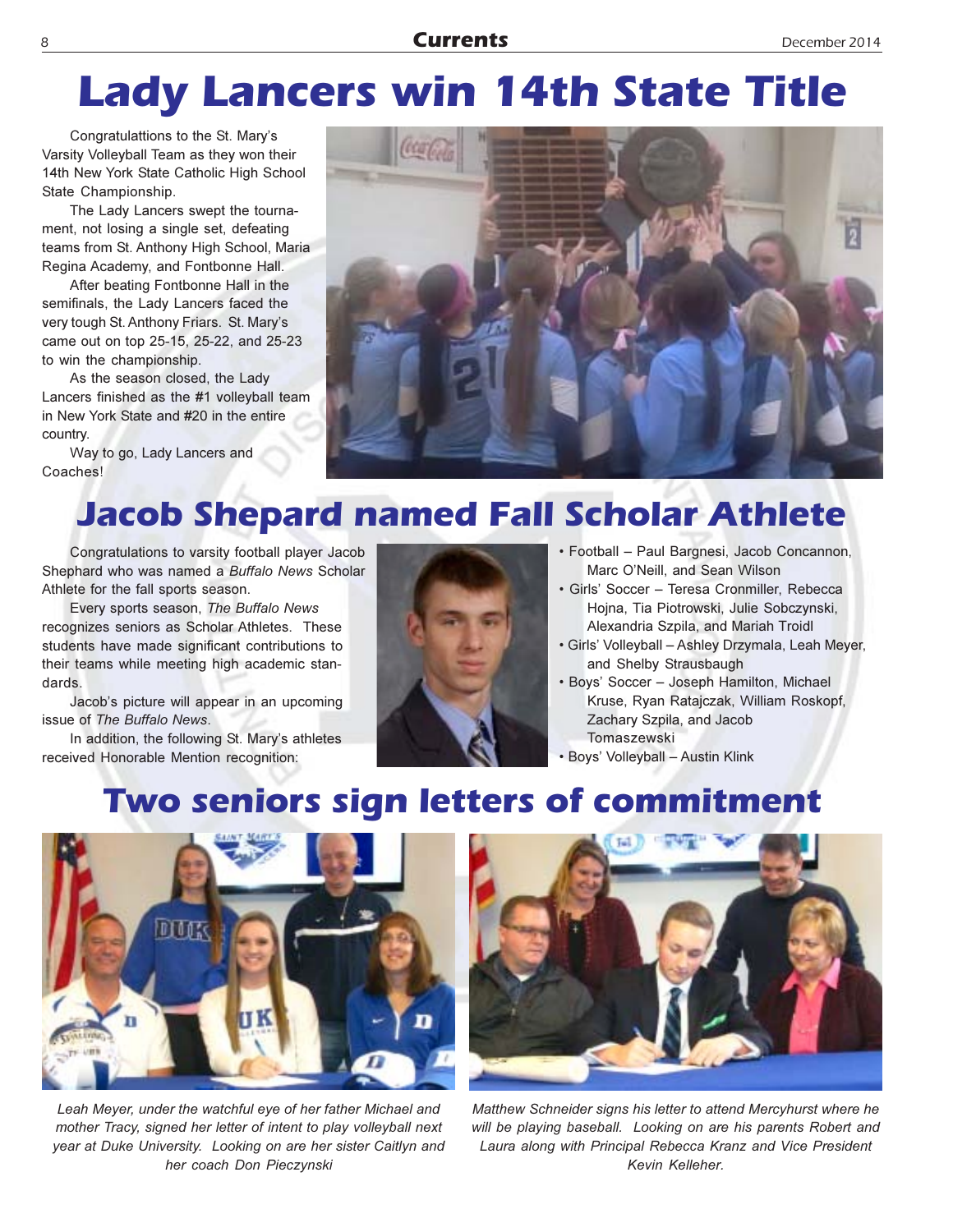# Thank you, Mr. Rera

Mr. Joe Rera, who has been the St. Mary's Athletic Director for the past two year, recently resigned to pursue other opportunities.

In addition to his position as director, Mr. Rear was also a part of athletics when he was a student here. He also interened in the department under former Athletic Director, Mr. Dan Gill.

Everyone at St. Mary's wishes to thank Mr. Rera for his service to St. Mary's and our student athletes; the Athletic Department benefited from his leadership. We wish him well in all of his future endeavors.

## **All-Catholics** announced

The Msgr. Martin Athletic Association recently announced All-Catholic Selections for Girls' and Boys' Volleyball and Boys' Soccer:

### **Girls' Soccer**

First Team - Hannah Pufpaff Second Team - Rebecca Hojna, Alexandra Szpila

### Girls' Volleyball

MVP-Leah Meyer First Team - Ashley Drzymala and Bailey Dolegowski Second Team - Shelby Strausbaugh

### **Boys' Volleyball**

Second Team - Alex Hokaj

### **Boys' Soccer**

First Team - Joseph Hamilton, Chris Nowak, Ryan Ratajczak, Zachary Szpila, and Jacob Tomaszewski Second Team - Michael Kruse and William Roskopf

### **Football**

Second Team - Takal Molson (quarterback), Sean Wilson (offensive line) Tony Robinson (wide receiver), Cameron Dunning (defensive back), Anthony Stitt (line backer)

## **2014-15 Winter Sports Schedules**

Due to the weather and the **Athletic Director transition.** work continues to update the schedules for Bowling and Boys' Basketball. See the website next week for the latest schedules.

### **Hockey**

- Mon. Dec. 1, 8:45pm, @ N.Tonawanda (Hyde Park)
- Sat. Dec. 6, 12pm, @ Amherst (Northtown)
- Sun. Dec. 7, 3pm, vs. Lew Port (Buffalo
- State) Sun. Dec. 14, 3pm, vs. Timon (Buffalo State)
- Mon. Dec. 15, 8:45pm, @ Niagara Falls (Hyde Park)
- Sun. Dec. 21, 1pm, @ St. Francis (Buffalo State)
- Sun. Dec. 28, 4pm, @ Sweet Home (Northtown)
- Sun. Jan. 4, 4pm, vs. Lockport (Northtown)
- Tues. Jan. 6, 4pm, @ Canisius (Buffalo
- State) Fri. Jan. 16, 7:30pm, @ Lockport, (Lockport)
- Sat. Jan. 17, 3pm, vs. Amherst (Northtown)
- Mon. Jan. 19, 8:45pm, vs. N. Tonawanda (Hyde Park)
- Fri. Jan. 23, 8pm, vs. Niagara Falls (HarborCenter)
- Sun. Jan. 25, 5pm, @ Lew-Port (Buffalo State)
- Fri. Jan. 30, 8pm, vs. St. Francis (Harbor Center)
- Sun. Feb. 2, 7:50pm, @ West Seneca East (West Seneca)
- Wed. Feb. 5, 9pm, vs. Sweet Home (Northtown)
- Fri. Feb. 7, 1:45pm, @ St. Joe's (Brighton Park)
- Fri. Feb. 14, 5:30pm, vs. West Seneca West (Northtown)

### Wrestling

- Sat. Dec. 6, time TBA, @ Depew Duels
- Fri. Dec. 17, 6pm, @ Canisius Sat. Dec. 20, time TBA, @ North Tonawanda Tournament
- Mon. Dec. 29 & Tues. Dec. 30, time TBA, @ Akron Tournament
- Tues. Jan. 6, 6pm, @ St. Joe's
- Fri. Jan. 9 & Sat. Jan 10, time TBA, @ Alden State Bank Duels (Alden HS)
- Tues. Feb. 3, 6pm, vs. Gow Sun. Feb. 8, time TBA, All-Catholic Tournament (St. Mary's)
- Sat. Feb. 14 & Sun. Feb. 15, time TBA, State Tournament, location TBA

### **Girls' Varsity Basketball**

Games begin at 7:30pm, unless noted Fri. Nov. 28, 5pm, vs. Pembroke (Alden) Sat. Nov. 29, 1:30 or 3pm, vs. Alden/ Olmsted (Alden) Wed. Dec. 3, 7pm, @ Lewport Thur. Dec. 4, 7:30pm, @ Maryvale Tournament Sat. Dec. 6, 2 or 4:30pm, @ Maryvale Tournament Tues. Dec. 9, vs. Springville Mon. Dec. 15, 6:30pm, vs. Franklinville Wed. Dec. 17, 6:30pm, @ Niagara Catholic Mon. Dec. 22, 6pm, vs. Buffalo Science Sat. Dec. 27, 3pm @ Depew Tournament Fri. Dec. 26, 6 or 7:30pm @ Depew Tournament Mon. Jan. 5, 6pm, @ Nichols Fri. Jan. 9, vs. Park Sat. Jan. 10, 6pm, @ Fredonia Mon. Jan. 12, 5:30pm, @ Buffalo Science (Daemen) Wed. Jan. 14, 6pm, @ Nardin Sat. January 17, 4pm, vs. Christian Central Wed. Jan. 21, 6pm, @ Sacred Heart (Villa Maria) Fri. Jan. 23, vs. Mt. St. Mary's Tues. Jan. 28 vs. Niagara Catholic Thurs. Jan. 30, vs. Mt. Mercy Wed. Feb. 4, 6pm, @ O'Hara Mon. Feb. 9, @ Buffalo Seminary Fri. Feb. 13, vs. Immaculata TBA vs. Niagara Catholic **Girls' JV Basketball** Games begin at 6pm unless noted Fri. Nov. 28th, 5pm, vs. Pembroke (Alden)

- Sat. Nov. 29th, 1:30 or 3pm, vs. Alden /
	- Olmsted (Alden)
- Wed. Dec. 3rd, 5pm, @ Lewport
- Fri. Dec. 5th, @ Maryvale Tournament Sat. Dec. 6th, 10 or 11:30am, @ Maryvale Tournament
- Tues. Dec. 9th, vs. Springville
- Mon. Dec. 15th, 5pm, vs. Franklinville
- Wed. Dec. 17th, 5pm, @ Niagara Catholic
- Sat. Dec. 27th, 11am, @ Depew Tournament
- Mon. Dec. 29, 2:30 or 4:30pm @ Depew Tournament
- Mon. Jan. 5th, @ Nichols
- Sat. Jan. 10th, 12pm, @ Fredonia
- Wed. Jan. 14th, 4:30pm, @ Nardin (Villa Maria)
- Wed. Jan. 21st 4:30pm, @ Sacred Heart
- Fri. Jan. 23, vs. Mt. St Mary's
- Tues. Jan. 28 vs. Niagara Catholic
- Thurs. Jan. 30th, vs. Mt. Mercy
- Fri. Feb. 13th, vs. Immaculata
- TBA, vs. Niagara Catholic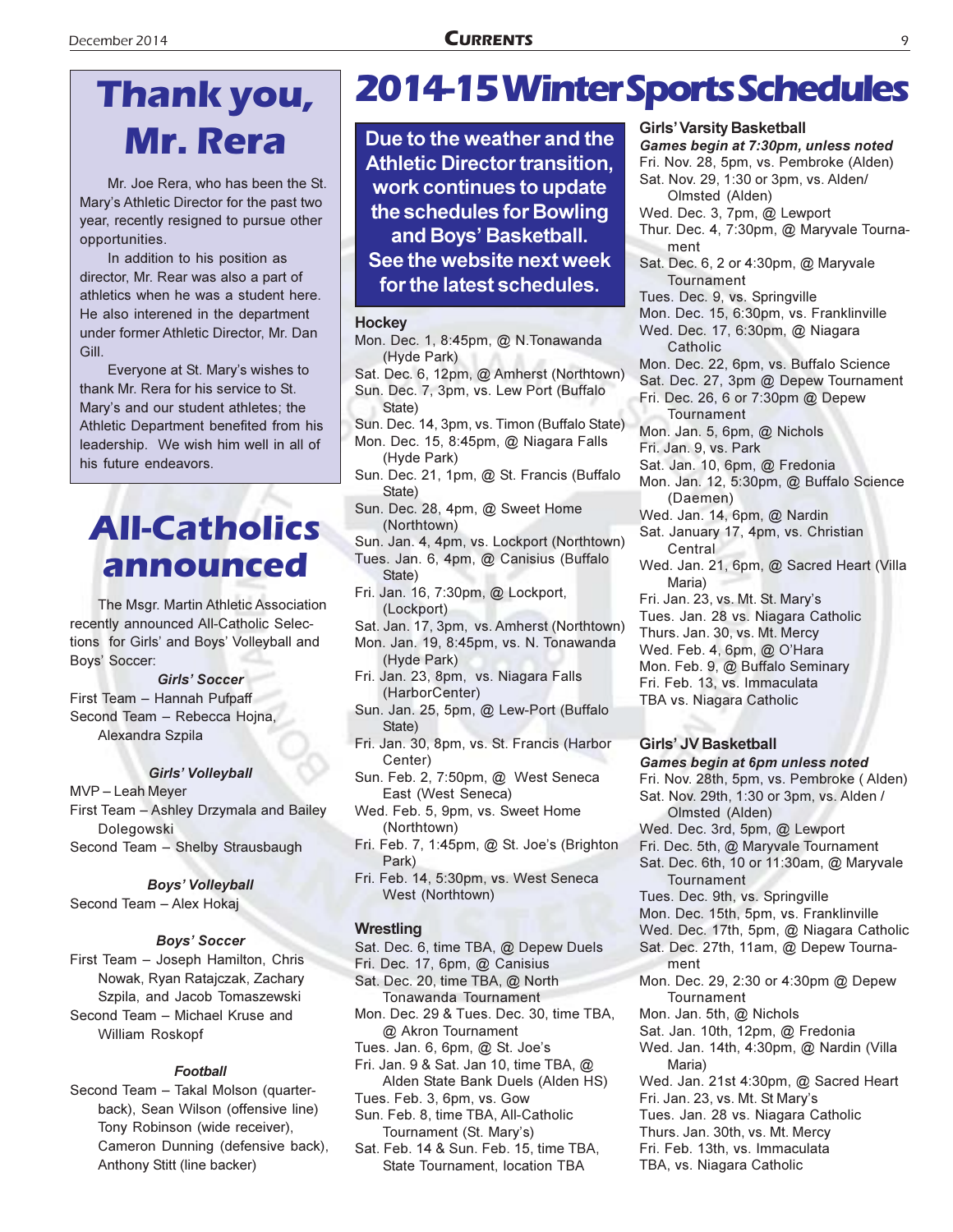## **Celebrating Halloween at St. Mary's**



Super Heroes Brianna Poules, Brittany Gorny, Paige Burkard, and Danielle Hockwater.



Nick Federico takes a treat provided by Campus Ministry.



10

Ebola doctors Austin Klink and Jackson Sperduti.



Napolean Dynamite characters Mason Smith and Zachary Ineson.



From Blue's Clues, Kaitlyn Schott as Magenta, Mary Eddy as Blue.

 $D'Avolio$ 

Kitchens

# **Lunch Menu - December 1 to January 9**

| <b>Student</b><br><b>Lunches:</b><br>\$4                                                                                                                                           | <b>Monday</b>                                                              | Tuesday                                           | Wednesday             | <b>Thursday</b>                                            | Friday                                                      |  |  |
|------------------------------------------------------------------------------------------------------------------------------------------------------------------------------------|----------------------------------------------------------------------------|---------------------------------------------------|-----------------------|------------------------------------------------------------|-------------------------------------------------------------|--|--|
|                                                                                                                                                                                    | Chicken Parm.<br>side pasta,<br>bread stick                                | Beef stir fry                                     | Polish<br>Platter     | Shepherd's<br>Pie:                                         | <b>African Stew</b><br>(chicken with<br>vegetables)         |  |  |
| Please note:<br>You may prepay<br>for student<br>lunches by<br>sending checks<br>made out to<br>"St. Mary's High<br>School"<br>to<br>Mrs. Skalski,<br><b>Cafeteria</b><br>Manager. | Hawaiian chicken<br>with rice                                              | 9<br>Tacos<br>in a bag                            | Specialty pizza       | Cheeseburger,<br>mashed potatoes,<br>gravy                 | Specialty Mac &<br>Cheese (Buffalo<br>chicken finger)       |  |  |
|                                                                                                                                                                                    | 15<br>Chicken Parm,<br>side pasta,<br>bread stick                          | 16<br>Pulled pork<br>sandwich,<br>cole slaw, soup | 17<br>Specialty pizza | $18*$<br>Baked ziti.<br>meat sauce.<br>bread sticks, salad | 19<br>Turkey dinner,<br>mashed potatoes.<br>gravy, stuffing |  |  |
|                                                                                                                                                                                    | Chicken Parm,<br>side pasta,<br>bread stick                                | Steak quesadillas,<br>salad                       | Specialty pizza       | Chicken breast<br>sandwich,<br>pasta salad                 | <b>Buffalo Best Pizza</b><br>(barbecue chicken)             |  |  |
|                                                                                                                                                                                    | * As a Thank You, lunch is FREE on December 18, courtesy of Frank's Grille |                                                   |                       |                                                            |                                                             |  |  |

Lunches provided  $by:$ 



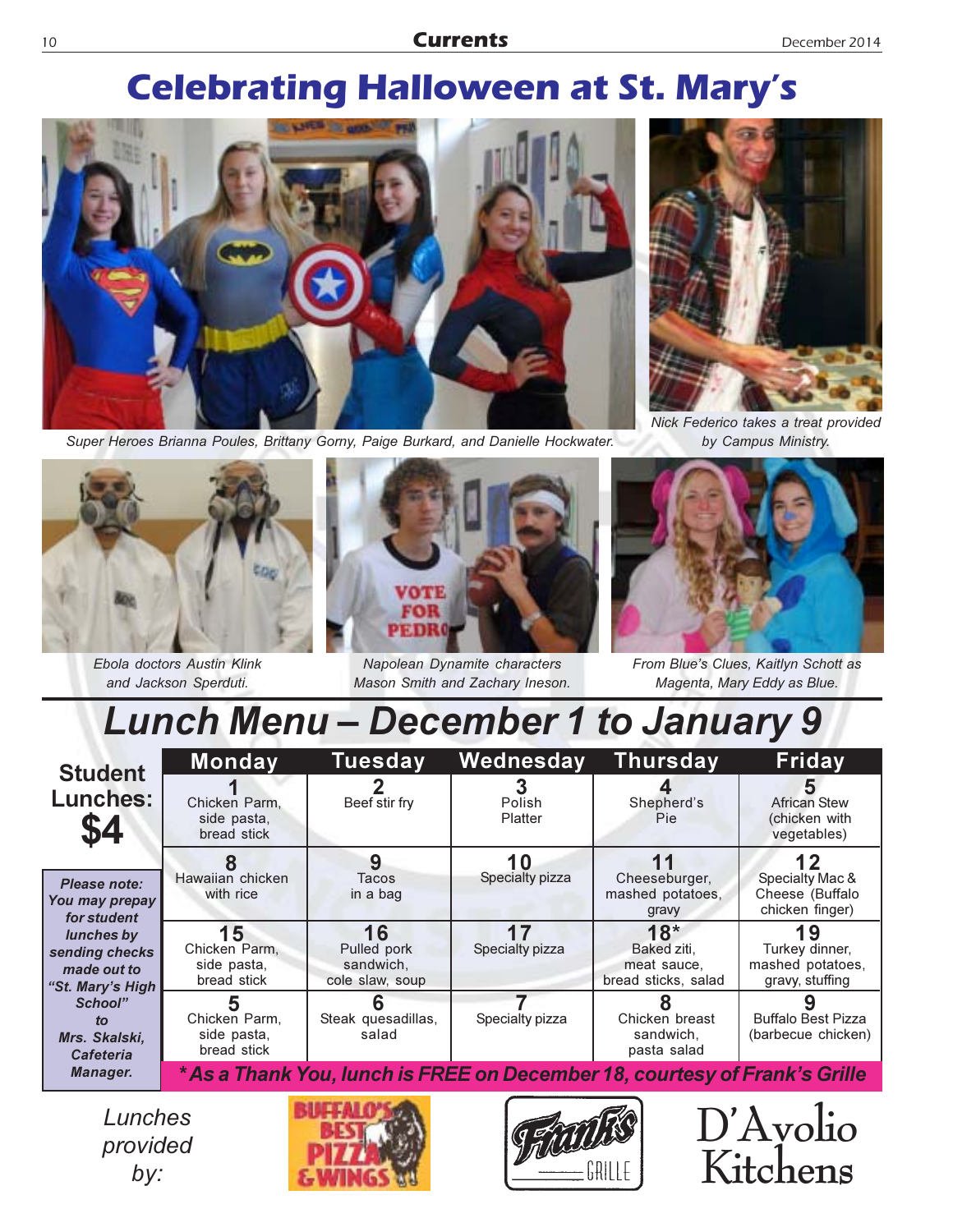# December 2014 Calendar

| <b>Sunday</b>                                                                                | <b>Monday</b>                                                                                                                                                                                                                                                                        | <b>Tuesday</b>                                                                                                                                                                           | Wednesday                                                                                                                                             | <b>Thursday</b>                                                                                                                                                                                                                       | <b>Friday</b>                                                                                                                                                     | <b>Saturday</b>                                                                                                                                                    |
|----------------------------------------------------------------------------------------------|--------------------------------------------------------------------------------------------------------------------------------------------------------------------------------------------------------------------------------------------------------------------------------------|------------------------------------------------------------------------------------------------------------------------------------------------------------------------------------------|-------------------------------------------------------------------------------------------------------------------------------------------------------|---------------------------------------------------------------------------------------------------------------------------------------------------------------------------------------------------------------------------------------|-------------------------------------------------------------------------------------------------------------------------------------------------------------------|--------------------------------------------------------------------------------------------------------------------------------------------------------------------|
| <b>SEEK Week</b>                                                                             | 1-A Day<br><b>Student Senate</b><br>(Christmas<br>Decorating) 2:30pm<br>Sports Banquet 6pm<br>Hockey @ North<br>Tonawanda 8:45pm                                                                                                                                                     | 2-B Day<br>SADD 7:30am<br>Curriculum Committee<br>2:30 <sub>pm</sub><br><b>MBowl vs. Canisius</b><br>3:35 <sub>pm</sub><br>WBowl vs. Mt. St.<br>Mary's 3:35pm                            | 3-C Day<br>Special Schedule<br>(Advent Reconcilia-<br>tion / Assembly)<br><b>Campus Ministry</b><br>7:30am<br>SEEK 2:30pm<br>WBB @ Lew-Port 5.<br>7pm | 4-D Day<br>Weekly Mass 7:30am<br>NHS Tutoring 2:30pm<br>President's Ad Board<br>2:30 <sub>pm</sub><br>MBowl vs. St. Joe's<br>3:35 <sub>pm</sub><br>WBowl vs. Mt. Mercy<br>3:35 <sub>pm</sub><br>WVarBB@Maryvale<br>7:30 <sub>pm</sub> | 5-E Day<br>Pride Day<br>Scholars Time 2:30pm<br>Snowball Dance 8-11pm Hockey @ Amherst 12<br>WJVBB @ Maryvale<br>Tourney 6pm<br><b>Pride</b><br>Day               | 6<br><b>SAT Testing Day</b><br>noon<br>WVarBB@Maryvale<br>Tourney 2 or 3:30pm<br>WJVBB @ Maryvale<br>Tourney 10 or<br>11:30am<br>Wrestling @ Depew<br><b>Duels</b> |
| $\overline{7}$<br>Hockey vs. Lew-Port<br>3pm                                                 | 8-F Day<br>Ext HR / PM Liturgy<br>Schedule<br>(Class Meetings /<br>Immaculate<br>Conception Liturgy)<br>Student Senate 2:30pm<br><b>Liturgy</b><br><b>Dress Code</b>                                                                                                                 | 9-A Day<br>NHS 2:30pm<br><b>Campus Ministry</b><br>7:30am<br>MBowl vs. O'Hara<br>3:35 <sub>pm</sub><br><b>WBowl vs. Nardin</b><br>3:35 <sub>pm</sub><br>WBB vs. Springville 6,<br>7:30pm | $10-B$ Day<br>Principal's Ad Board<br>2:30 <sub>pm</sub><br><b>NHS Induction</b><br>Ceremony 7pm                                                      | 11-C Day<br>Weekly Mass 7:30am<br>NHS Tutoring 2:30pm<br>Math Club 2:30pm<br>MBowl vs. Timon<br>3:35 <sub>pm</sub><br>WBowl vs. Sacred<br>Heart 3:35pm                                                                                | 12-D Day<br>Eucharistic Adoration                                                                                                                                 | 13<br><b>ACT Testing Day</b>                                                                                                                                       |
| 14<br>Hockey vs. Timon 3pm Student Senate                                                    | 15- $E$ Day<br>(Christmas Party)<br>2:30 <sub>pm</sub><br>WBB vs. Franklinville 5, WBowl vs. Buffalo<br>6:30pm<br>Hockey @ Niagara<br>Falls 8:45pm                                                                                                                                   | 16-F Day<br>SOUL 7:20am<br><b>MBowl vs. Christian</b><br>Central 3:35pm<br>Seminary 3:35pm                                                                                               | 17-A Day<br>Faculty/Staff Meeting<br>2:30 <sub>pm</sub><br>WBB @ Niagara-<br>Catholic 5, 6:30pm<br>Wrestling @ Canisius<br>6pm                        | 18-B Day<br>Jeans Day<br>Weekly Mass 7:30am<br>NHS Tutoring 2:30pm<br><b>Family Gift Gathering</b><br>Party 6pm<br>Christmas Show 7pm<br>MBowl vs. Park 3:35pm<br>WBowl vs. O'Hara<br>$3:35$ pm<br><b>Jeans Day</b>                   | 19-C Day<br><b>Special Schedule</b><br>(Christmas Liturgy /<br>Christmas Show)                                                                                    | 20<br>Wrestling @ North<br>Tonawanda Tourney                                                                                                                       |
| 21<br>Hockey @ St. Francis<br>1pm                                                            | 22<br>NO SCHOOL<br><b>Christmas Break</b><br>Offices Open 8am-1pm<br><b>WVar vs. Buffalo</b><br>Science 6:30pm<br>8am-1pm                                                                                                                                                            | 23<br><b>NO SCHOOL</b><br><b>Christmas Break</b><br>Offices Open 8am-1pm   Offices Closed<br>Offices Open Offices Open<br>8am-1pm                                                        | 24<br><b>NO SCHOOL</b><br><b>Christmas Break</b><br><b>Offices</b><br><b>Closed</b>                                                                   | 25<br><b>Christmas Day</b><br><b>Merry</b><br><b>Christmas</b>                                                                                                                                                                        | 26<br>NO SCHOOL<br><b>Christmas Break</b><br><b>Offices Closed</b><br><b>Grammar School</b><br><b>Basketball</b><br>Tournament<br><b>Offices</b><br><b>Closed</b> | 27<br><b>Grammar School</b><br><b>Basketball</b><br>Tournament<br>WJVBB @ Depew<br>Tourney 11am<br><b>WVarBB</b> @ Depew<br>Tourney 3pm                            |
| 28<br><b>Grammar School</b><br><b>Basketball</b><br>Tournament<br>Hockey @ Sweet<br>Home 4pm | 29<br>NO SCHOOL<br><b>Christmas Break</b><br>Offices Open 8am-1pm<br><b>Grammar School</b><br><b>Basketball</b><br>Tournament<br>Wrestling @ Akron Tourney<br>WJVBB @ Depew<br>Tourney 2:30 or<br>4:30 <sub>pm</sub><br><b>WVarBB</b> @ Depew<br>Tourney 6 or 7:30pm<br>Offices Open | 30<br><b>NO SCHOOL</b><br><b>Christmas Break</b><br>Offices Open 8am-1pm<br><b>Grammar School</b><br><b>Basketball</b><br><b>Tournament</b><br>Wrestling @ Akron Tourney<br>Offices Open | 31<br>NO SCHOOL<br><b>Christmas Break</b><br><b>Offices Closed</b><br><b>Offices</b>                                                                  | New Year's Day<br>NO SCHOOL<br><b>Christmas Break</b><br><b>Offices Closed</b><br>Happy<br>New Year                                                                                                                                   | $\overline{2}$<br>NO SCHOOL<br><b>Christmas Break</b><br>Offices Open 8am-1pm<br>Offices Open                                                                     | $\overline{3}$                                                                                                                                                     |
|                                                                                              | 8am-1pm                                                                                                                                                                                                                                                                              | 8am-1pm                                                                                                                                                                                  | <b>Closed</b>                                                                                                                                         |                                                                                                                                                                                                                                       | 8am-1pm                                                                                                                                                           |                                                                                                                                                                    |

## EARN FREE SUPPLIES at OFFICE DEPOT  $_{\rm The}$

Every time you give our School ID number when buying qualifying school supplies, St. Mary's receives credits equal to 5% of the qualifying purchases to use for Free Supplies!

## School ID for St. Mary's High School is 70073221